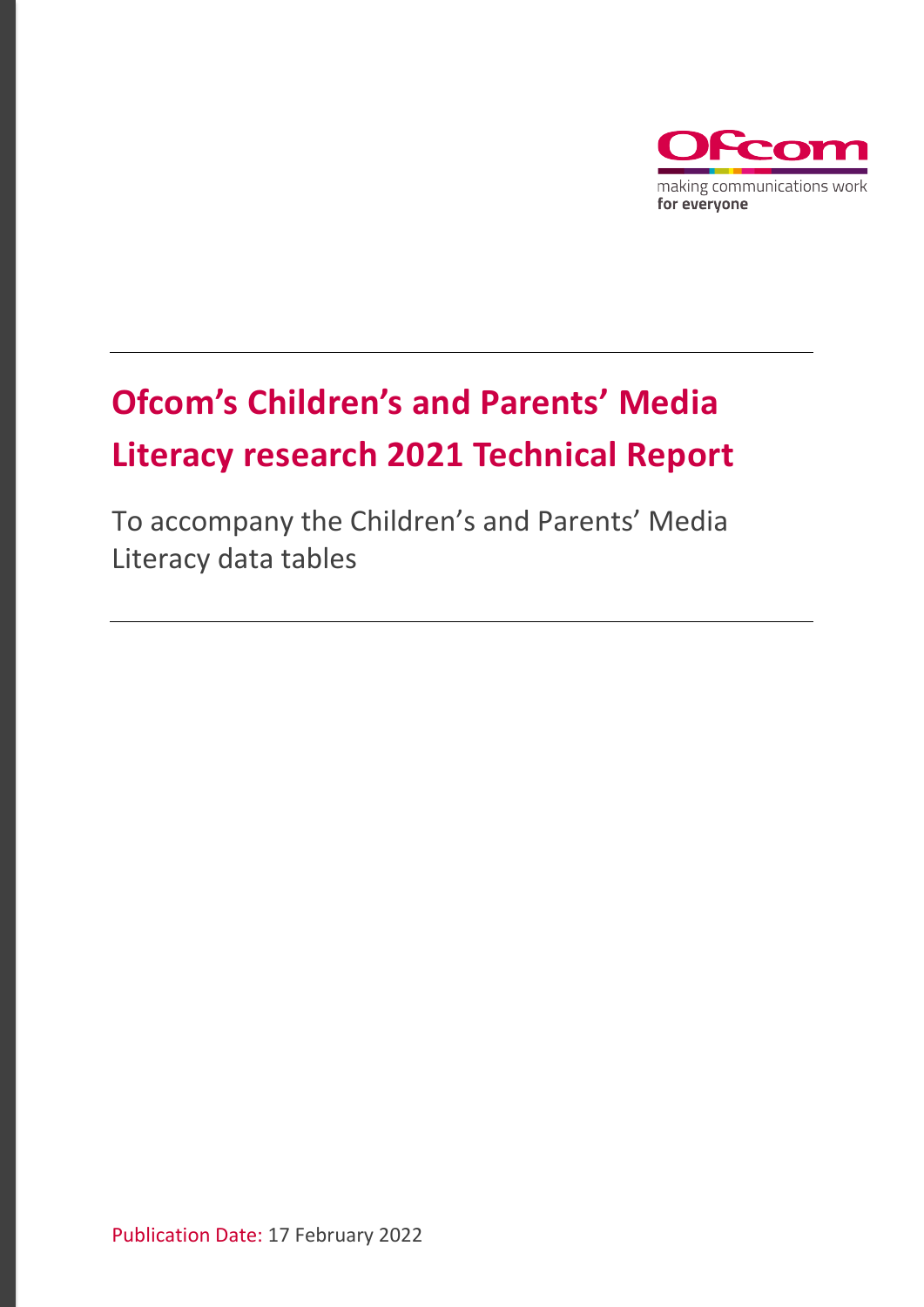## **Contents**

| Preface                                                                  | $\mathcal{P}$ |
|--------------------------------------------------------------------------|---------------|
| Summary of approach                                                      | $\mathcal{R}$ |
| The Parents' Media Literacy study                                        | 6             |
| The Children's and Parents' online behaviours and attitudes study (COBA) | 10            |
| The Children's online knowledge and understanding study (COKU)           | 14            |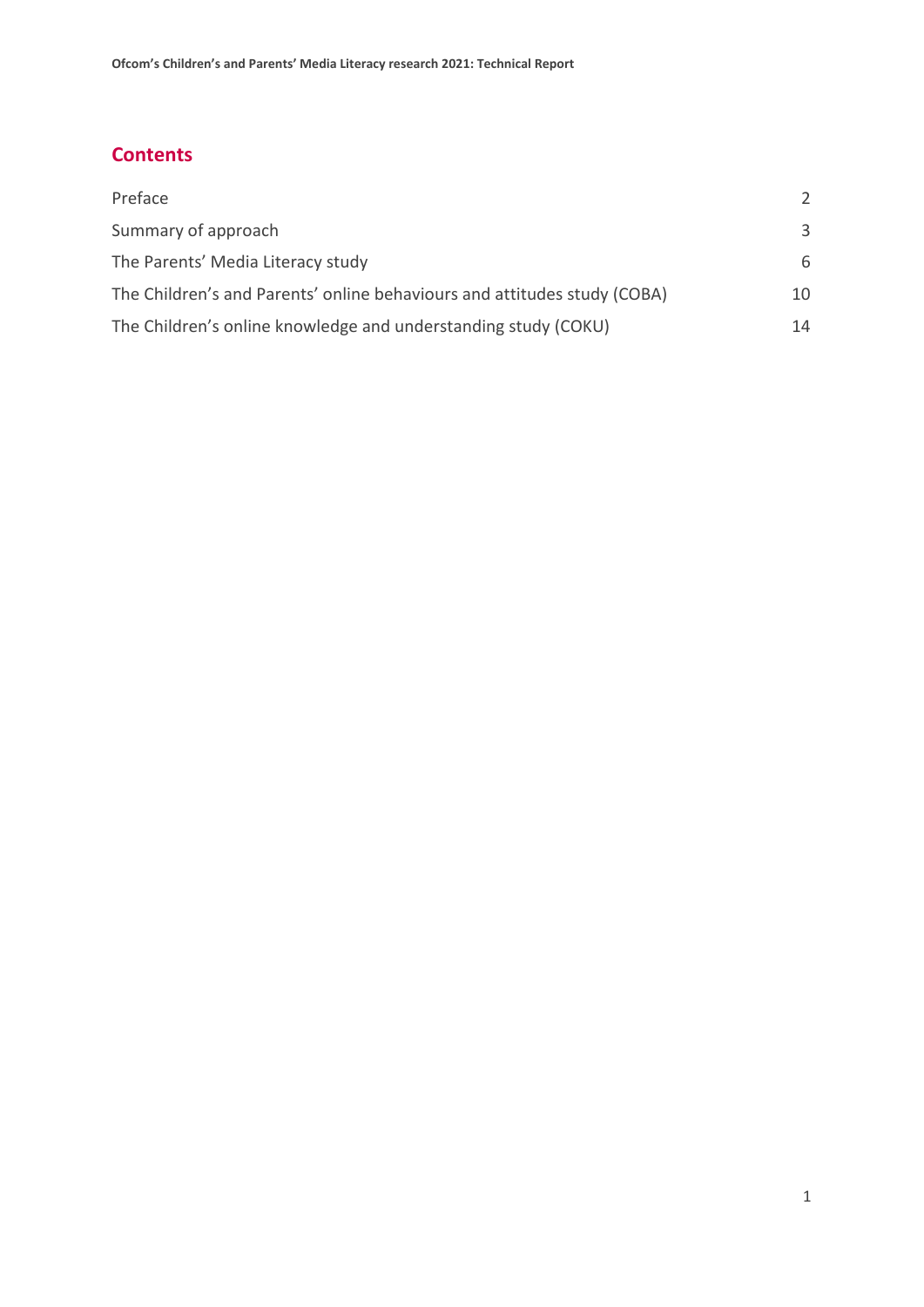## <span id="page-2-0"></span>Preface

The Children's and Parents' Media Literacy Research 2021 is run by Critical Research on behalf of Ofcom. The objective of the survey is to provide robust research into the different elements of children's media literacy across the internet, television, video-on-demand, games and mobile phone. The survey provides data regarding children aged 3 to 17 about children's media use, attitudes and understanding, parents' views about their children's media use, and the ways that parents seek to or decide not to – monitor or limit use of different types of media.

In 2021, Ofcom's media literacy research programme was refreshed to ensure that the study continued to provide rich and robust data in a constantly evolving digital media landscape.

For the Children's and Parents' study the intention of this refreshed programme included complementing the traditional 'core' in-home, face-to-face study with a series of online-only studies looking at children's online behaviour and attitudes and their knowledge and understanding of the digital media they engage with. Because of Covid-19, a mixed method approach was adopted in place of the in-home face-to-face study.

Further information about each of these studies is summarised in the next section, followed by a more detailed overview for each of the three studies.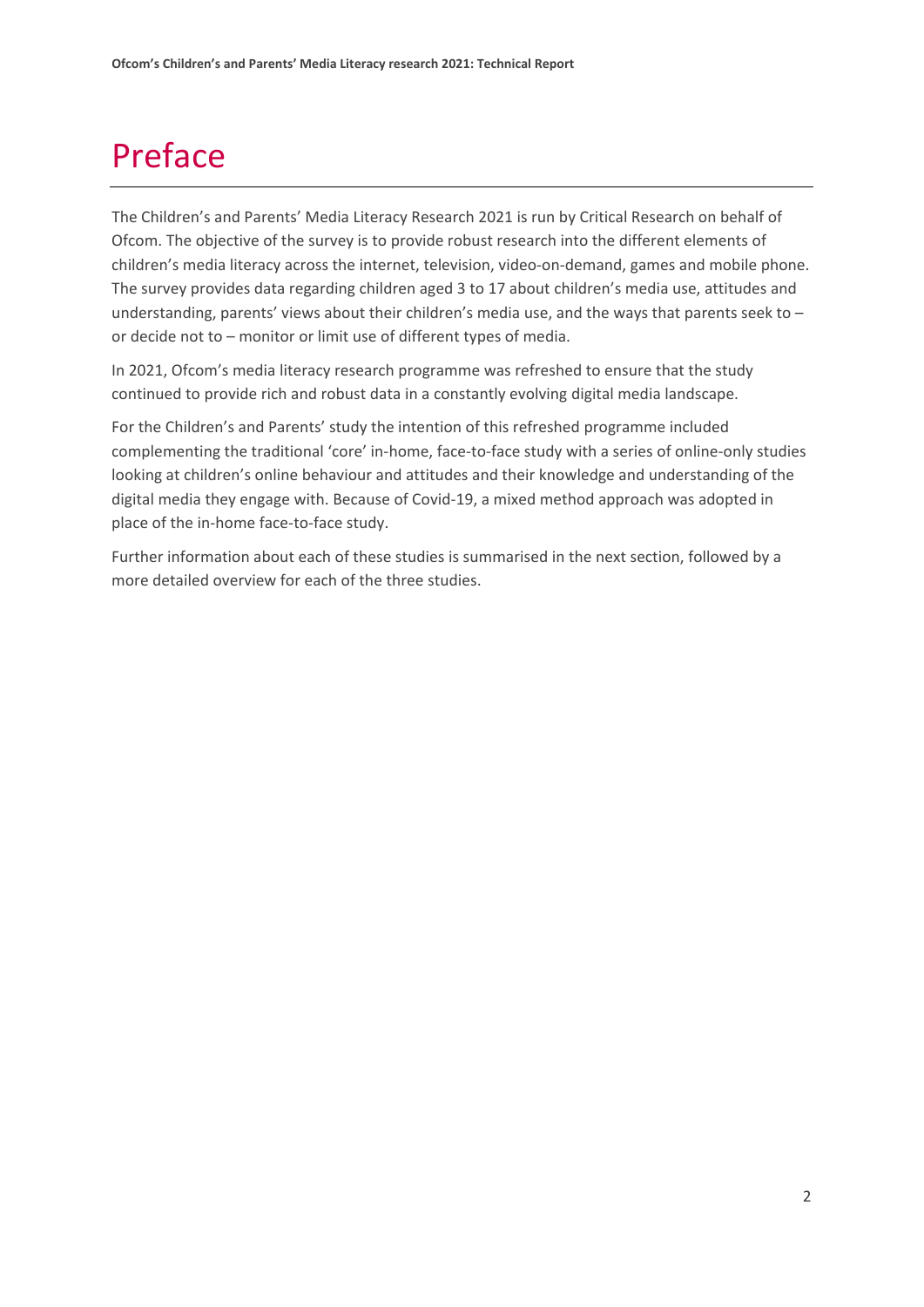## <span id="page-3-0"></span>Summary of approach

- The **Parents' Media Literacy study**: This survey is conducted with parents of 3 to 17 year olds and addresses children's use of media devices and gaming (as reported by parents), parental mediation and supervision of their child's online behaviour, rules for going online and parents' attitudes towards their children's online activities and behaviour. In 2021, as in 2020, it was not possible to conduct the research face-to-face as had been intended, so an alternative approach was adopted. A postal approach was used which invited parents of 3 to 17 year olds to complete the survey online. Additional online interviews were conducted with parents of 3 to 17 year olds through a research panel. A total of 2,444 interviews were conducted (1,448 postal survey respondents completing online and 996 online panel interviews). All fieldwork was conducted between  $21^{st}$  $21^{st}$  $21^{st}$  October and the  $7^{th}$  December 2021.<sup>1</sup>
- The **Children's and Parents' online behaviours and attitudes study (COBA)**: This survey addresses media use and attitudes among children and young people aged 3-17 and covers children's use of watching/ uploading videos, watching/ sharing live stream videos, sending messages or making video/ voice calls or social media use. All interviewing was conducted through an online panel; interviewing parents of 3 to 17 year olds and also their child if aged 8 to 17 years old. It was conducted over two waves of research in July and August 2021 (3,307 interviews, during school, holidays) and in September and October 2021 (3,355 interviews, during term time). Three sets of data tables are published, one for Wave 1, one for Wave 2 and a combined set for Waves 1 and 2.
- The **Children's online knowledge and understanding study (COKU):** This survey addresses children's knowledge and understanding of social media and the online market place, trust and misinformation when going online and personal safety, personal data, privacy and security. This particular survey also incorporates scenario testing to provide measures of critical understanding regarding misinformation within social media posts, fake social media profiles, advertising within search engine results, and product endorsement by influencers. All interviewing was conducted through an online panel; interviewing children aged from 8 to 17 via their parent. It was conducted in November and December 2021 (3,095 interviews).

<span id="page-3-1"></span> $1$  Additional interviewing was conducted through a CATI omnibus survey with a small subset of questions for parents regarding primary and secondary school children's access to appropriate devices at home for their schooling needs. Fieldwork was conducted from 12th November to 5th December 2021, with 3,143 interviews with UK adults in total, across 3 waves. This data is published separately with its own Technical report.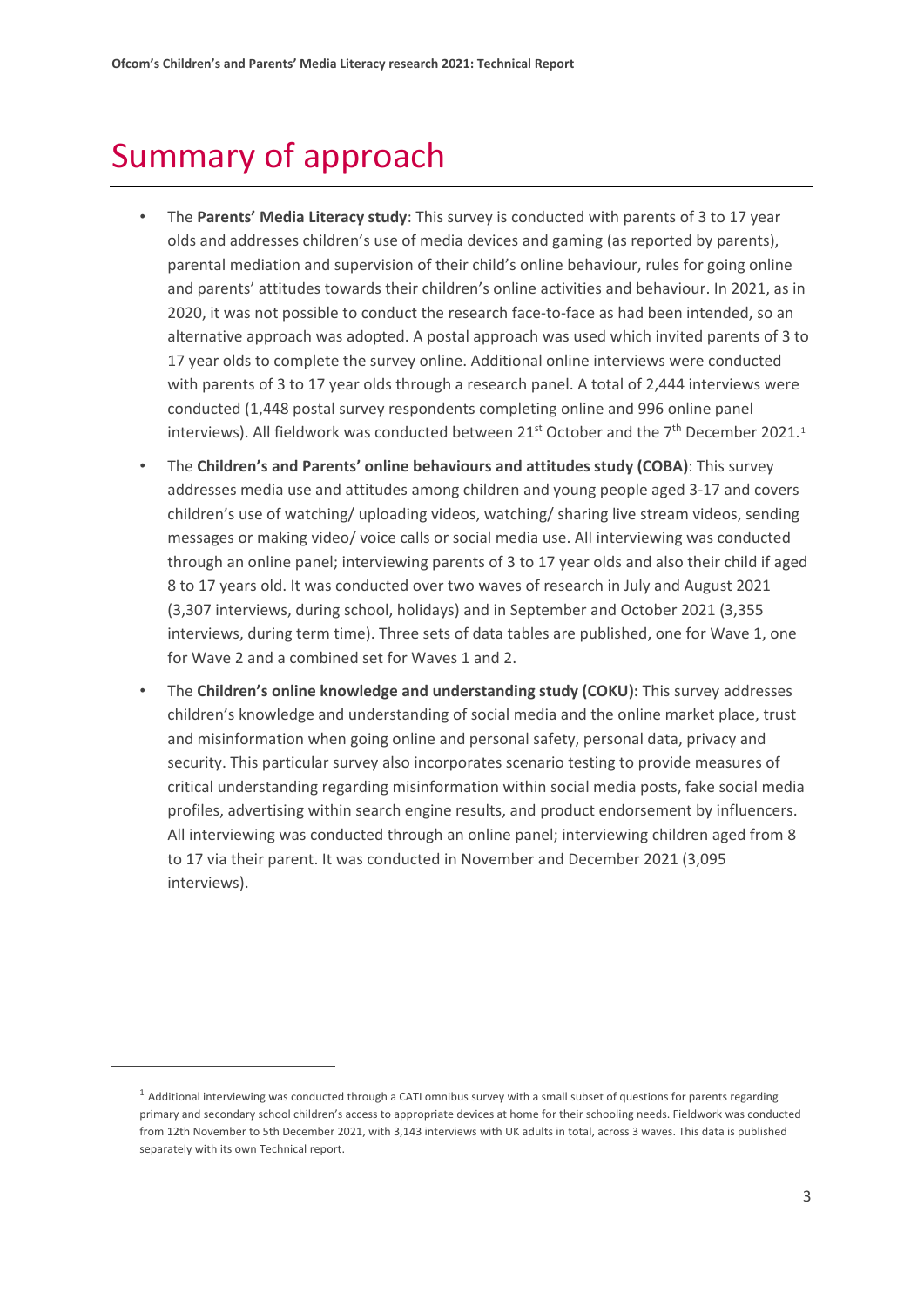## **Significance testing**

Due to the mixed method approach adopted for the **Parents' Media Literacy study**, significance testing for these data tables is applied at the 99% level. For **COBA** and **COKU** (as single methodology studies), testing is applied at the 95% level.

## **Financial vulnerability**

We have included in each set of data tables a measure for household financial vulnerability, ranging from most to least vulnerable This analysis is based on household income and household composition (i.e. size and number of children) and can only be run on the data where respondents have given a response at each of these questions. The following breakdown shows the detailed definitions for each group.

| <b>Most financially vulnerable</b>   | <b>Potentially financially</b><br>vulnerable | <b>Least financially vulnerable</b>     |
|--------------------------------------|----------------------------------------------|-----------------------------------------|
| <b>Household income under</b>        | Earning between £10,400 -                    | Earning between £26,600 -               |
| £10,399                              | £25,599                                      | £36,399                                 |
| All respondents                      | 1 adult, 0-1 child                           | 1 adult, 0 children                     |
| Earning between £10,400 -<br>£25,599 | 2 adults, 0-1 child                          | Earning between £36,400 -<br>£51,999    |
| 1 adult, 2+ children                 | 3 adults, no children                        | 1 adult, 0-1 child                      |
| 2 adults, 2+ children                | Earning between £26,000 -<br>£36,399         | 2 adults, 0 children                    |
| 3 adults, 1+ children                | 1 adult, 1 to 3 children                     | <b>Household income over</b><br>£52,000 |
| 4+ adults, 0+ children               | 2 adults, 0 to 3 children                    | All households                          |
| Earning between £26,000 -<br>36,399  | 3 adults, 0 to 1 child                       |                                         |
| 1 adult, 4+ children                 | 4 adults, no children                        |                                         |
| 2 adults, >3 children                | Earning between £36,400 -<br>51,999          |                                         |
| 3 adults, 2+ children                | 1 adult, 2-3 children                        |                                         |
| 4 adults, 1+ children                | 2 adults, 1-2 children                       |                                         |
| 5+ adults, 0+ children               | 3 adults, 0-2 children                       |                                         |
| Earning between £36,400 -<br>51,999  | 4 adults, 0-1 child                          |                                         |
| 1 adults, >3 children                | 5 adults, 0 children                         |                                         |
| 2 adults, 3+ children                |                                              |                                         |
| 3 adults, 3+ children                |                                              |                                         |
| 4 adults, 2+ children                |                                              |                                         |
| 5 adults, 1+ children                |                                              |                                         |
| 6+ adults, 0+ children               |                                              |                                         |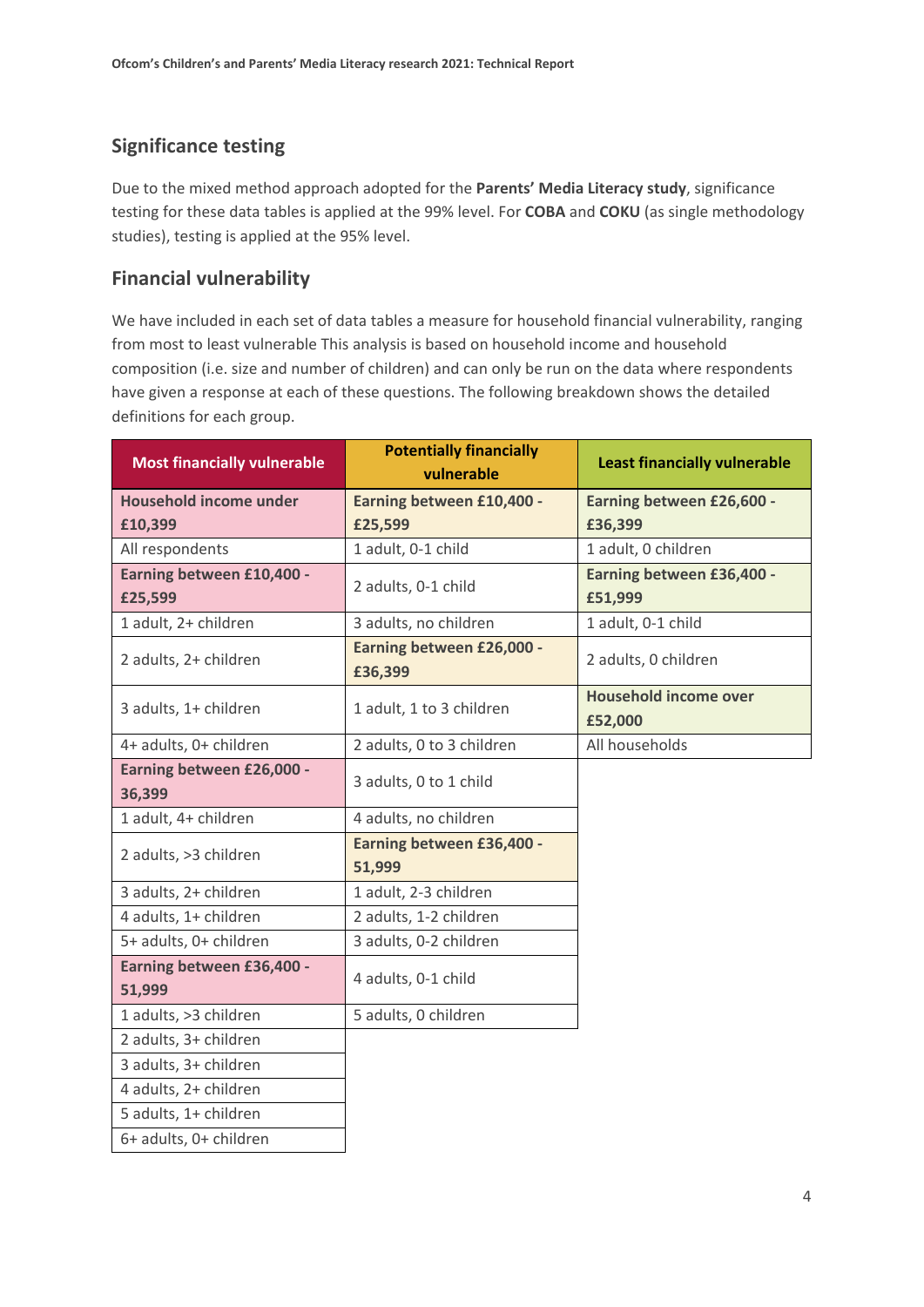### **Common questions across studies**

A small number of questions were asked on more than one of the three surveys, in order to filter respondents to subsequent questions within that particular survey. These common questions have been removed from the data tables for **COBA** and **COKU** and are shown within the **Parents Media Literacy study** reporting and data tables; as this study has the broadest audience through using a mixed methodology combining a postal and online panel approach.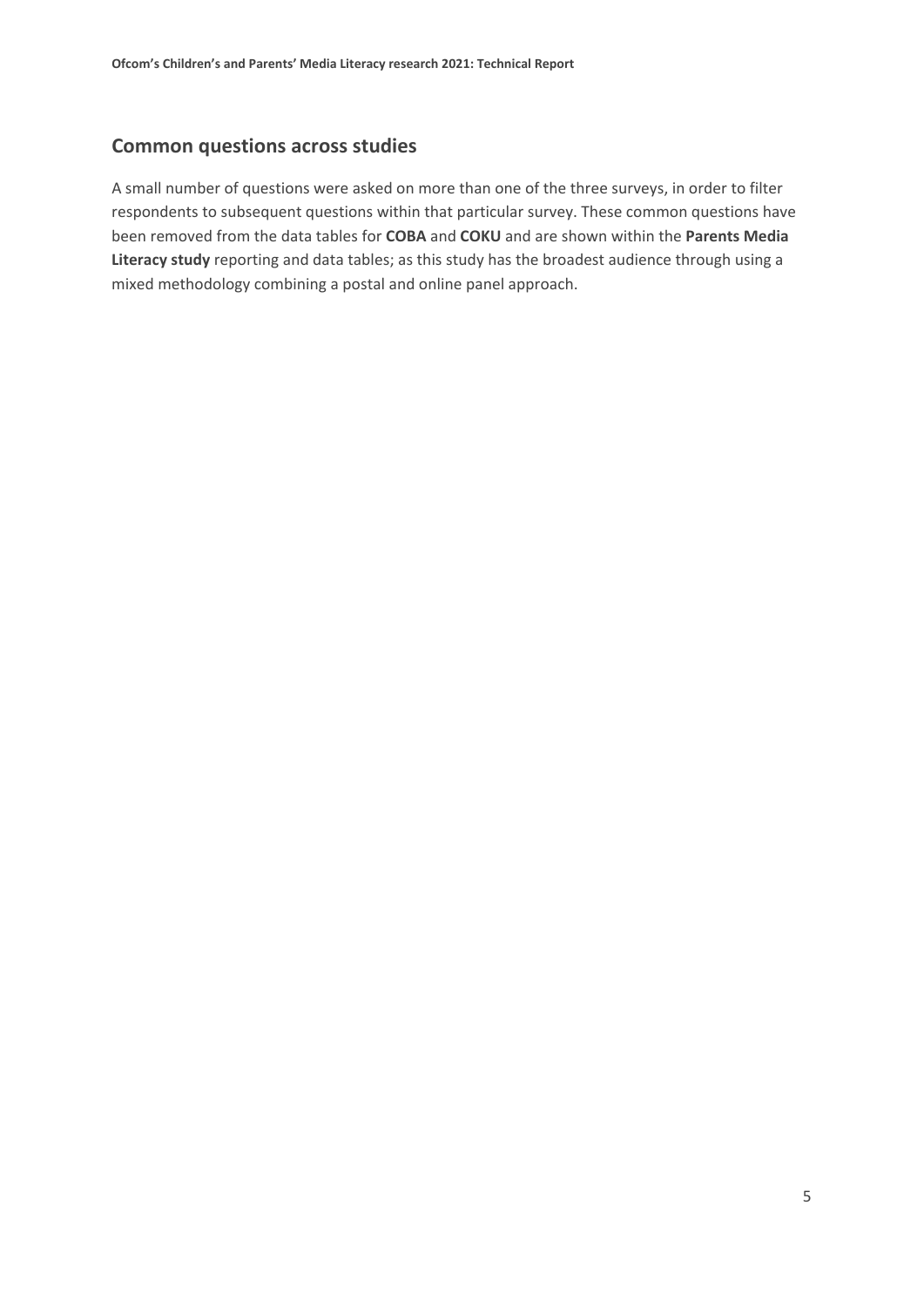## <span id="page-6-0"></span>The Parents' Media Literacy study

Critical Research interviewed a sample of 2,444 parents of 3 to 17 year olds. Interviews were carried out across the UK and all interviews were conducted between 21<sup>st</sup> October and 7<sup>th</sup> December 2021.

Details of the sample design, research methodology, and weighting procedures for this this study are outlined in the following pages. A note on statistical reliability is also included.

## Sample Design

In previous years this research has been conducted face to face, in-home using Computer Assisted Personal Interviewing (CAPI) and this was the intended approach. However, in 2021, as in 2020, due to the Covid-19 pandemic and in common with other Ofcom tracking studies with an element of inhome interviewing, it was not possible to conduct the research in this way.

For this study, a combination of a postal sample with respondents completing the survey online and an online panel were used. The postal sample was drawn across the whole of the UK, stratified by nation, region and urbanity, with fixed quotas by nation to meet interviewing requirements. In order to achieve as many interviews as possible within the initial fixed cost of the mailouts, the postal sample excluded households located in Super Output Areas/ SOAs which had fewer than 15% of households with children, according to the 2011 Census.

Sample for the online panel part of the study was provided via online consumer panels. The sample was de-duplicated to ensure that respondents could not complete the survey more than once.

Overall quotas were set for gender within age, age within nation and socio-economic group for the overall sample. Within England soft quotas were set to ensure a good mix by English region

## Fieldwork

The postal sample of households was contacted first. The invitation letter asked parents or guardians of a 3 to 17 year old to complete an online interview using a unique login and password supplied in the letter. The interviewing through online panels started towards the end of the postal approach fieldwork period, meeting all minimums samples specified for this study.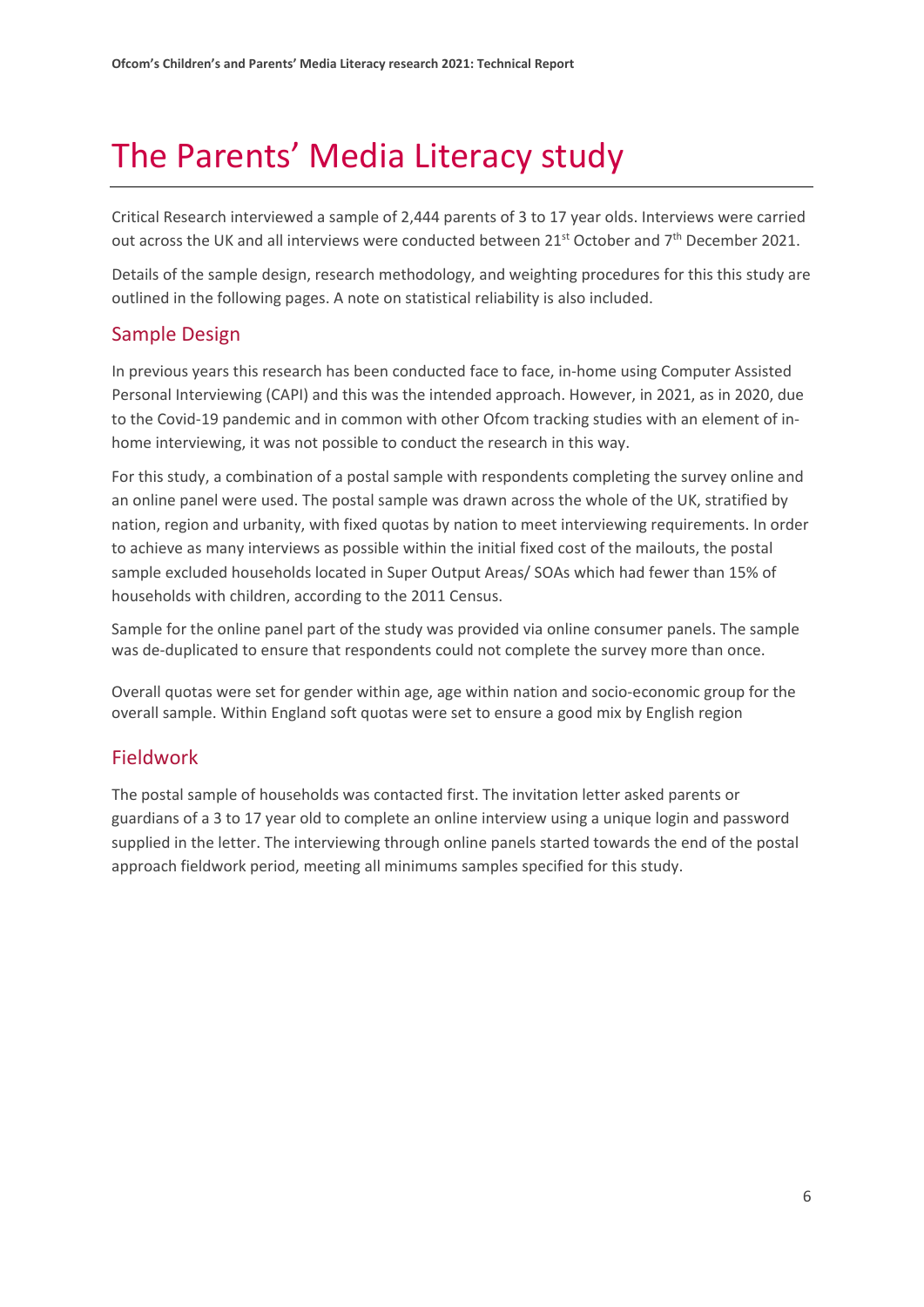## Weighting

The combined panel and postal data are weighted within nation to the correct profile of age and gender and urbanity, and overall to the correct SEG profile. The following table shows the initial unweighted sample and the final weighted sample profile for the final sample.

| <b>Figures are based on</b> | <b>Interviews achieved</b> | <b>Interviews achieved</b> |
|-----------------------------|----------------------------|----------------------------|
| UK children aged 3-17       | <b>Unweighted</b>          | Weighted                   |
| <b>Boys aged 3-4</b>        | 10%                        | 7%                         |
| Girls aged 3-4              | 10%                        | 7%                         |
| Boys aged 5-7               | 10%                        | 10%                        |
| Girls aged 5-7              | 10%                        | 10%                        |
| Boys aged 8-11              | 10%                        | 13%                        |
| Girls aged 8-11             | 10%                        | 13%                        |
| Boys aged 12-15             | 10%                        | 13%                        |
| Girls aged 12-15            | 10%                        | 13%                        |
| Boys aged 16-17             | 9%                         | 7%                         |
| Girls aged 16-17            | 9%                         | 7%                         |
| $SEG - AB$                  | 32%                        | 28%                        |
| $SEG - C1$                  | 26%                        | 24%                        |
| $SEG - C2$                  | 19%                        | 21%                        |
| $SEG - DE$                  | 22%                        | 26%                        |

## Guide to Statistical Reliability

The variation between the sample results and the "true" values (the findings that would have been obtained if everyone had been interviewed) can be predicted from the sample sizes on which the results are based, and on the number of times that a particular answer is given. The confidence with which we can make this prediction is calculated at the 99% limit for this 2021 data due to the mixed method approach. This means that the chances are 99 in 100 that the "true" values will fall within a specified range. However, as the sample is weighted, we need to use the effective sample size (ESS) rather than actual sample size to judge the accuracy of results.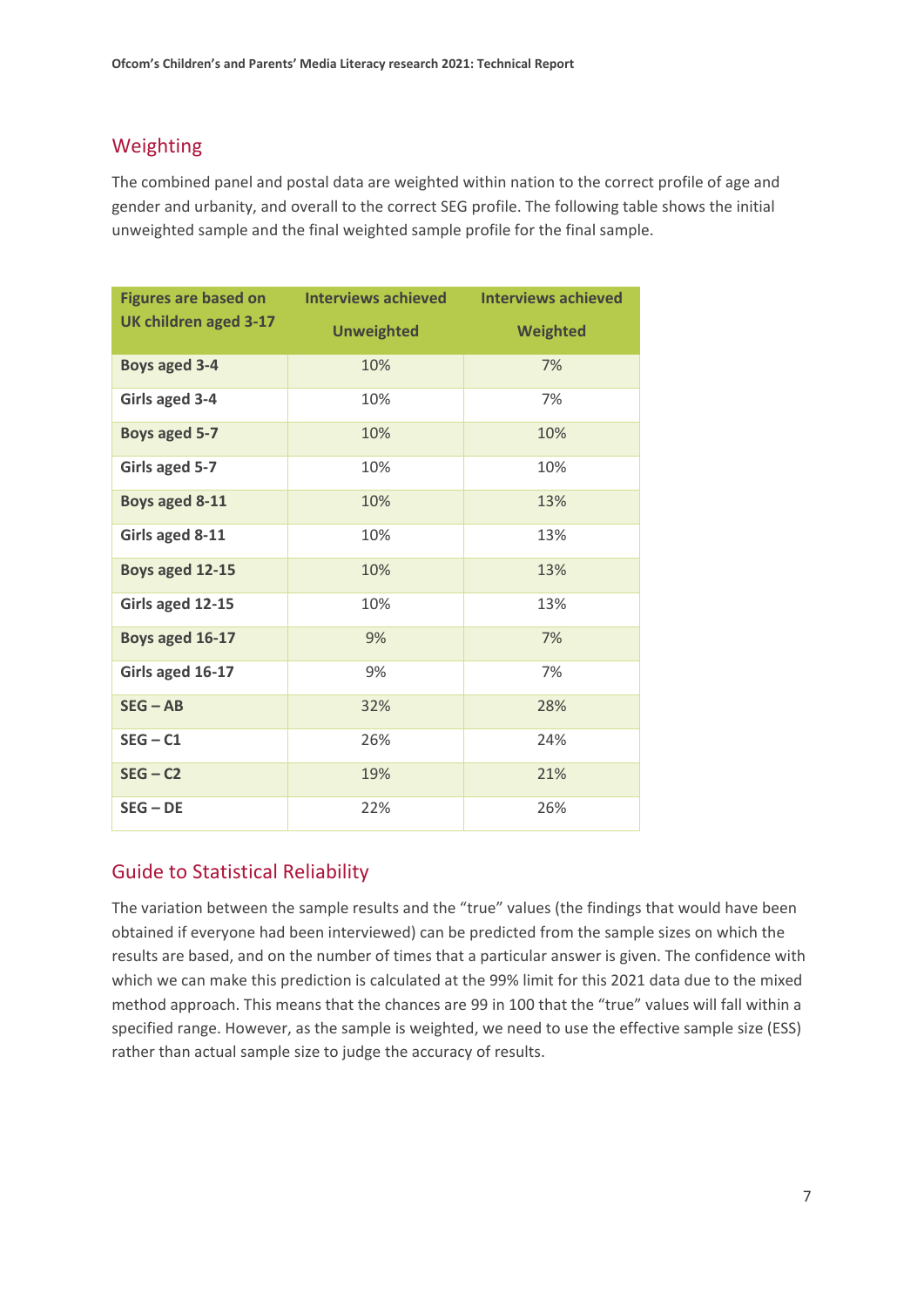The following table compares ESS and actual samples for some of the main analysis groups within the main sample.

|                             | <b>Actual</b> | <b>ESS</b> |
|-----------------------------|---------------|------------|
| <b>Total 3-17s</b>          | 2,444         | 1,282      |
| Age: 3-4                    | 501           | 262        |
| <b>Age: 5-7</b>             | 501           | 267        |
| Age: 8-11                   | 501           | 273        |
| Age: 12-15                  | 503           | 276        |
| Age: 16-17                  | 438           | 409        |
| <b>Boys aged 3-4</b>        | 251           | 130        |
| Girls aged 3-4              | 250           | 132        |
| Boys aged 5-7               | 250           | 135        |
| Girls aged 5-7              | 251           | 132        |
| Boys aged 8-11              | 252           | 137        |
| Girls aged 8-11             | 249           | 136        |
| Boys aged 12-15             | 252           | 138        |
| Girls aged 12-15            | 251           | 137        |
| Boys aged 16-17             | 223           | 207        |
| Girls aged 16-17            | 215           | 202        |
| $SEG - AB$ (aged 3-17)      | 778           | 413        |
| SEG - C1 (aged 3-17)        | 645           | 336        |
| <b>SEG - C2 (aged 3-17)</b> | 465           | 241        |
| $SEG - DE$ (aged 3-17)      | 533           | 298        |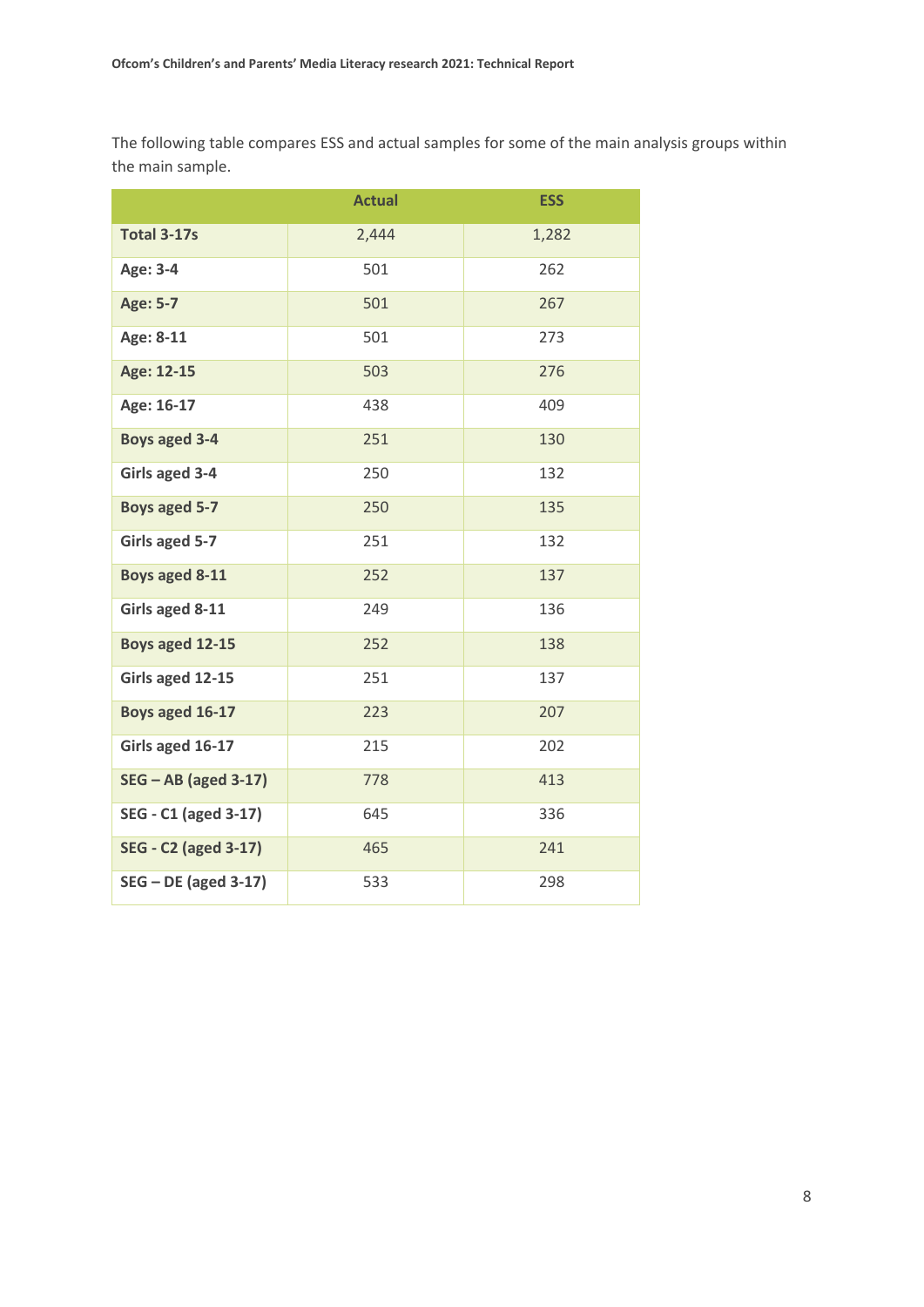The table below illustrates the required ranges for different sample sizes and percentage results at the "99% confidence interval".

| <b>Effective sample size</b> | 10% or 90% | 20% or 80% | 30% or 70% | 40% or 60% | 50%   |
|------------------------------|------------|------------|------------|------------|-------|
|                              | 士          | 土          | 土          | 士          | 土     |
| 1,282                        | 1.7%       | 2.9%       | 3.3%       | 3.5%       | 3.6%  |
| (Total aged 3-17)            |            |            |            |            |       |
| 137                          | 6.6%       | 8.8%       | 10.1%      | 10.8%      | 11.0% |
| (Boys aged 8-11)             |            |            |            |            |       |
| 298                          | 4.5%       | 6.0%       | 6.8%       | 7.3%       | 7.5%  |
| (SEG DE aged 3-17)           |            |            |            |            |       |

#### **Approximate sampling tolerances applicable to percentages at or near these levels**

For example, if 30% or 70% of a sample of 1,282 gives a particular answer, the chances are 99 in 100 that the "true" value will fall within the range of +/- 3.3 percentage points from the sample results.

When results are compared between separate groups within a sample, different results may be obtained. The difference may be "real", or it may occur by chance (because not everyone has been interviewed). To test if the difference is a real one – i.e. if it is "statistically significant" – we again have to know the size of the samples, the percentages giving a certain answer and the degree of confidence chosen. If we assume "99% confidence interval", the difference between two sample results must be greater than the values given in the table below to be significant:

| <b>Sample sizes being</b>      | 10% or 90% | 20% or 80% | 30% or 70% | 40% or 60% | 50%   |
|--------------------------------|------------|------------|------------|------------|-------|
| compared                       | 士          | 土          | 土          | 土          | 士     |
| 413 vs. 298                    | 5.9%       | 7.8%       | 9.0%       | 9.6%       | 9.8%  |
| (AB vs. DE aged 3-17)          |            |            |            |            |       |
| 137 vs. 136                    | 9.4%       | 12.5%      | 14.3%      | 15.3%      | 15.6% |
| (Boys vs. Girls aged 8-<br>11) |            |            |            |            |       |

#### **Differences required for significant at or near these percentages**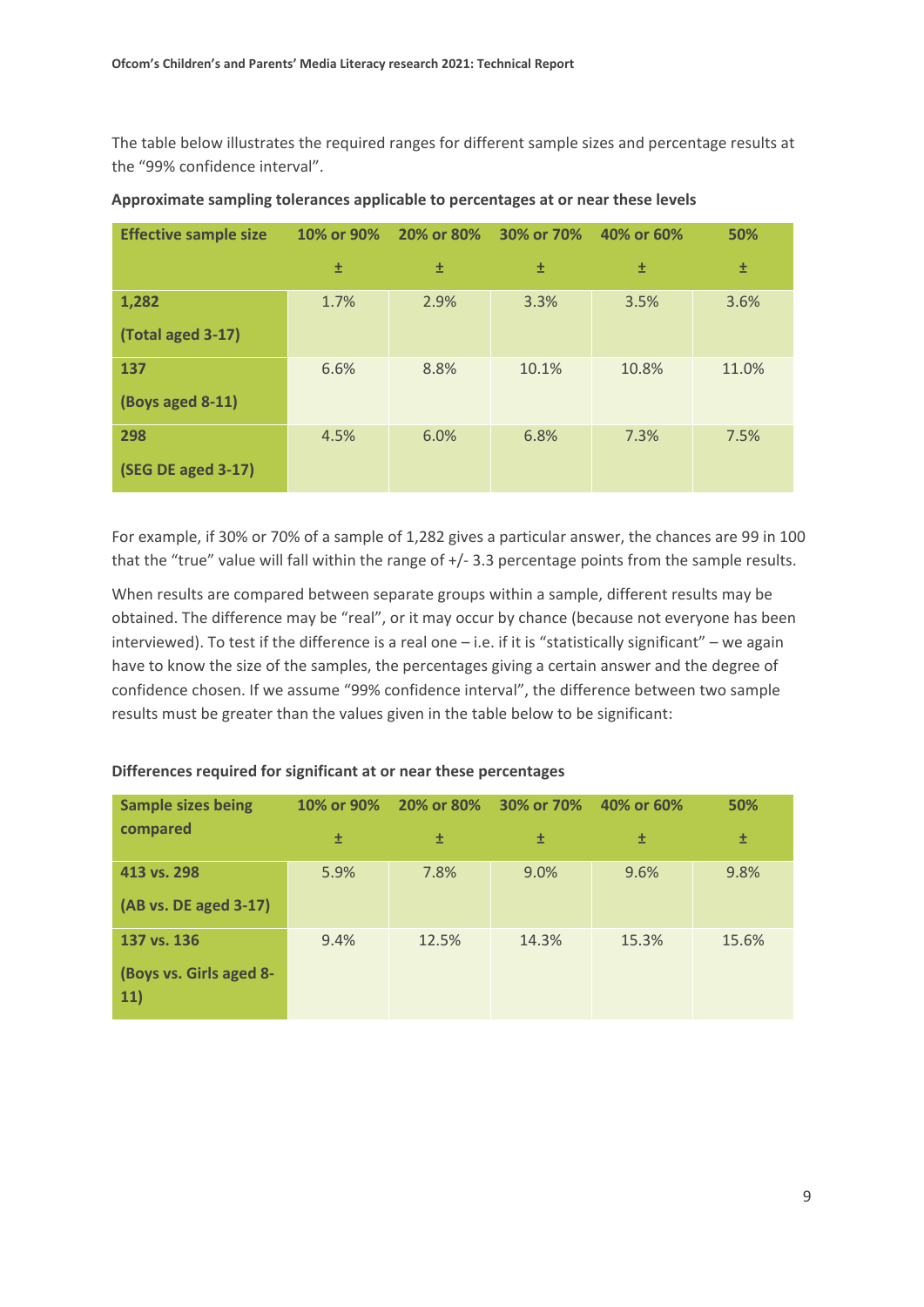# <span id="page-10-0"></span>The Children's and Parents' online behaviours and attitudes study (COBA)

Critical Research interviewed a sample of 6,662 parents of 3 to 17 year olds, also interviewing the child concerned if they were aged 8 to 17. Interviewing was conducted across two waves:

- Wave 1 fieldwork in July and August  $2021 3,307$  interviews
- Wave 2 fieldwork in September and October 2021– 3,355 interviews

All interviews were carried out across the UK through an online panel. Parents of children aged 3-17 were recruited to take part. Parents whose child is aged 3 to 7 would answer about their child and where the child concerned was aged 8 to 17, both the parent and the child would be invited to take part.

Overall quotas were set for gender within age, age within nation and socio-economic group for the overall sample. Within England soft quotas were set to ensure a good mix by English region

## Weighting

The data at each wave are weighted within nation to the correct profile of age and gender and urbanity, and overall to the correct SEG profile. The overall targets for each wave were identical, with the two waves weighted separately. This means the combined tables produced are simply the sum of the two waves. As mentioned earlier, Wave 1 and Wave 2 data tables are published separately, together with a combined set of data tables.

The table on the following page the initial unweighted sample and the final weighted sample profile for the final sample.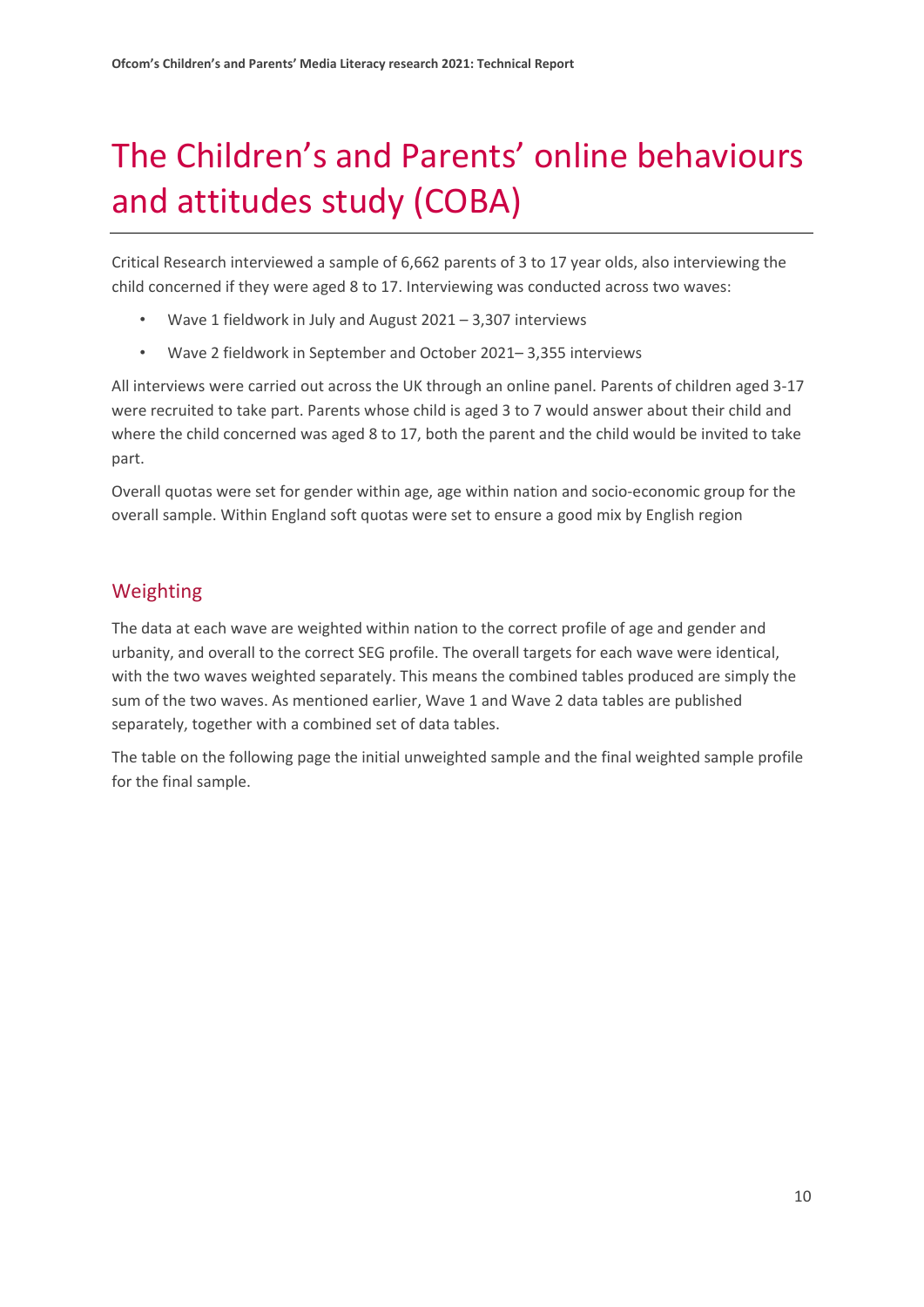| <b>Figures are based on</b> | <b>Interviews achieved</b> | <b>Interviews achieved</b> |
|-----------------------------|----------------------------|----------------------------|
| UK children aged 3-17       | <b>Unweighted</b>          | Weighted                   |
| <b>Boys aged 3-4</b>        | 9%                         | 7%                         |
| Girls aged 3-4              | 9%                         | 7%                         |
| Boys aged 5-7               | 11%                        | 10%                        |
| Girls aged 5-7              | 11%                        | 10%                        |
| Boys aged 8-11              | 12%                        | 13%                        |
| Girls aged 8-11             | 12%                        | 13%                        |
| Boys aged 12-15             | 12%                        | 13%                        |
| Girls aged 12-15            | 12%                        | 13%                        |
| Boys aged 16-17             | 6%                         | 7%                         |
| Girls aged 16-17            | 6%                         | 7%                         |
| $SEG - AB$                  | 28%                        | 28%                        |
| $SEG - C1$                  | 26%                        | 25%                        |
| $SEG - C2$                  | 20%                        | 21%                        |
| $SEG - DE$                  | 25%                        | 26%                        |

## Guide to Statistical Reliability

The variation between the sample results and the "true" values (the findings that would have been obtained if everyone had been interviewed) can be predicted from the sample sizes on which the results are based, and on the number of times that a particular answer is given. The confidence with which we can make this prediction is calculated at the 95% limit for this online panel-only study in 2021. This means that the chances are 95 in 100 that the "true" values will fall within a specified range. However, as the sample is weighted, we need to use the effective sample size (ESS) rather than actual sample size to judge the accuracy of results.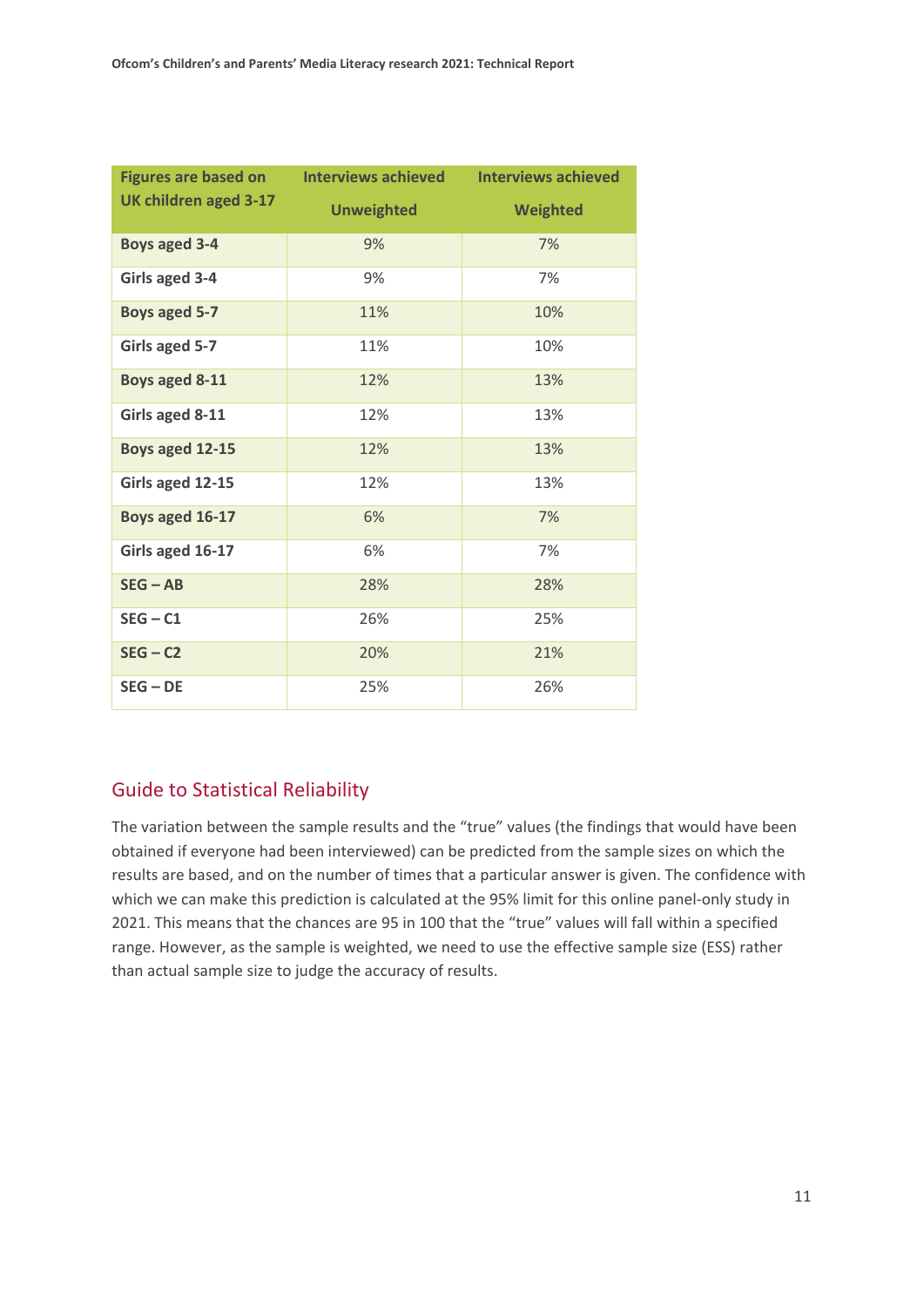The following table compares ESS and actual samples for some of the main analysis groups within the main sample.

|                             | <b>Actual</b> | <b>ESS</b> |
|-----------------------------|---------------|------------|
| <b>Total 3-17s</b>          | 6,662         | 5,037      |
| Age: 3-4                    | 1,184         | 717        |
| <b>Age: 5-7</b>             | 1,480         | 1,093      |
| Age: 8-11                   | 1,628         | 1,300      |
| Age: 12-15                  | 1,569         | 1,235      |
| Age: 16-17                  | 799           | 716        |
| <b>Boys aged 3-4</b>        | 599           | 348        |
| Girls aged 3-4              | 585           | 369        |
| <b>Boys aged 5-7</b>        | 721           | 526        |
| Girls aged 5-7              | 759           | 569        |
| Boys aged 8-11              | 817           | 649        |
| Girls aged 8-11             | 811           | 650        |
| Boys aged 12-15             | 791           | 616        |
| Girls aged 12-15            | 778           | 620        |
| Boys aged 16-17             | 394           | 354        |
| Girls aged 16-17            | 405           | 362        |
| $SEG - AB$ (aged 3-17)      | 1,887         | 1,437      |
| <b>SEG - C1 (aged 3-17)</b> | 1,757         | 1,312      |
| <b>SEG - C2 (aged 3-17)</b> | 1,352         | 1,026      |
| $SEG - DE$ (aged 3-17)      | 1,637         | 1,251      |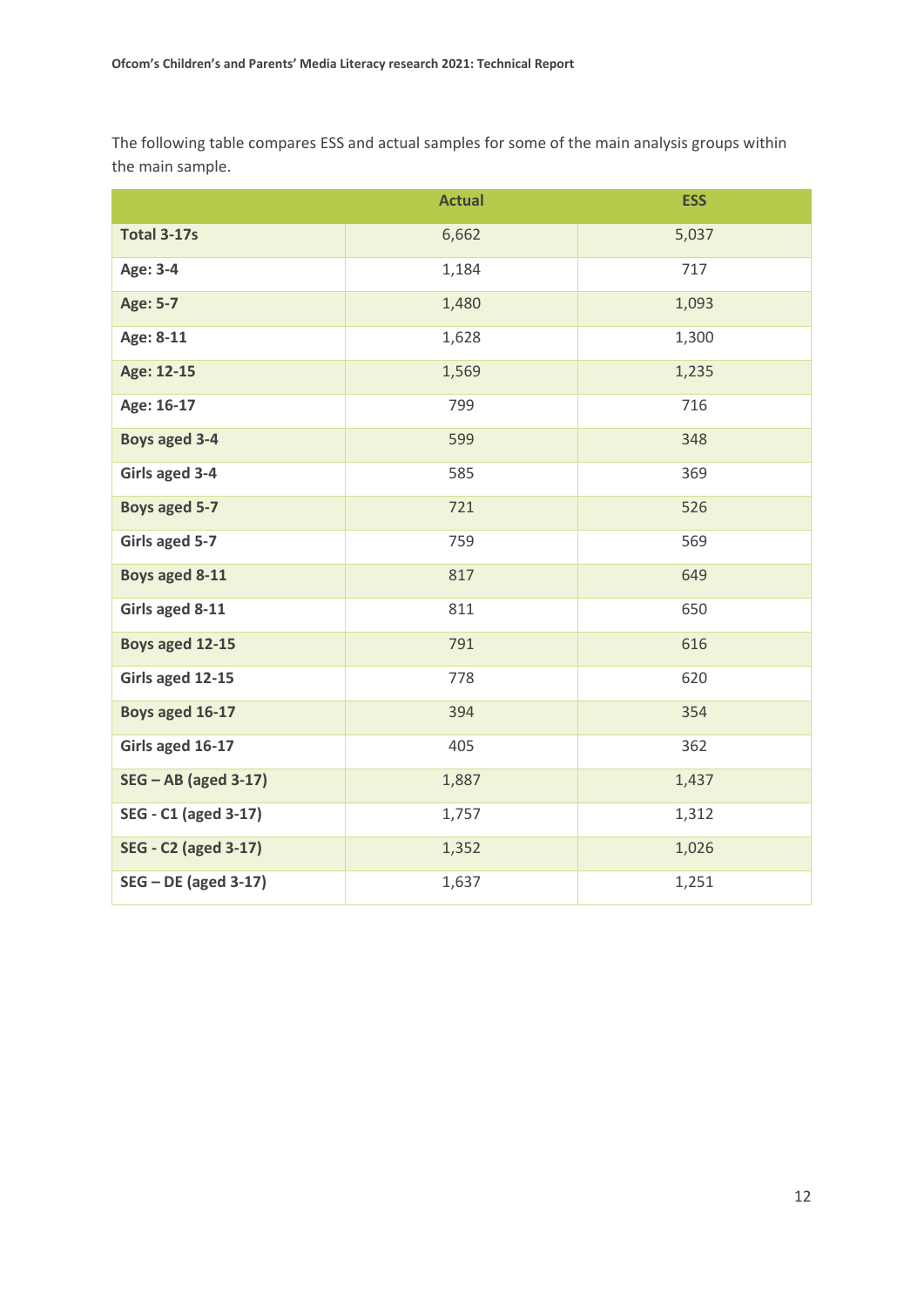The table below illustrates the required ranges for different sample sizes and percentage results at the "95% confidence interval".

| <b>Effective sample</b> | 10% or 90% | 20% or 80% | 30% or 70% | 40% or 60% | 50%  |
|-------------------------|------------|------------|------------|------------|------|
| size                    | Ŧ          | 土          | 土          | Ŧ          | 土    |
| 5,037                   | 0.9%       | 1.1%       | 1.3%       | 1.4%       | 1.4% |
| (Total aged 3-17)       |            |            |            |            |      |
| 649                     | 2.4%       | 3.1%       | 3.6%       | 3.8%       | 3.9% |
| (Boys aged 8-11)        |            |            |            |            |      |
| 1,251                   | 1.7%       | 2.3%       | 2.6%       | 2.8%       | 2.8% |
| (SEG DE aged 3-<br>17)  |            |            |            |            |      |

#### **Approximate sampling tolerances applicable to percentages at or near these levels**

For example, if 30% or 70% of a sample of 5,037 gives a particular answer, the chances are 95 in 100 that the "true" value will fall within the range of +/- 1.3 percentage points from the sample results.

When results are compared between separate groups within a sample, different results may be obtained. The difference may be "real", or it may occur by chance (because not everyone has been interviewed). To test if the difference is a real one – i.e. if it is "statistically significant" – we again have to know the size of the samples, the percentages giving a certain answer and the degree of confidence chosen. If we assume "95% confidence interval", the difference between two sample results must be greater than the values given in the table below to be significant:

| <b>Sample sizes</b>           | 10% or 90% | 20% or 80% | 30% or 70% | 40% or 60% | 50%  |
|-------------------------------|------------|------------|------------|------------|------|
| being compared                | 土          | 土          | 土          | 土          | 土    |
| 1,437 vs. 1,251               | 2.3%       | 3.0%       | 3.5%       | 3.7%       | 3.8% |
| (AB vs. DE aged<br>$3-17)$    |            |            |            |            |      |
| 649 vs. 650                   | 3.3%       | 4.4%       | 5.0%       | 5.3%       | 5.4% |
| (Boys vs. Girls<br>aged 8-11) |            |            |            |            |      |

#### **Differences required for significant at or near these percentages**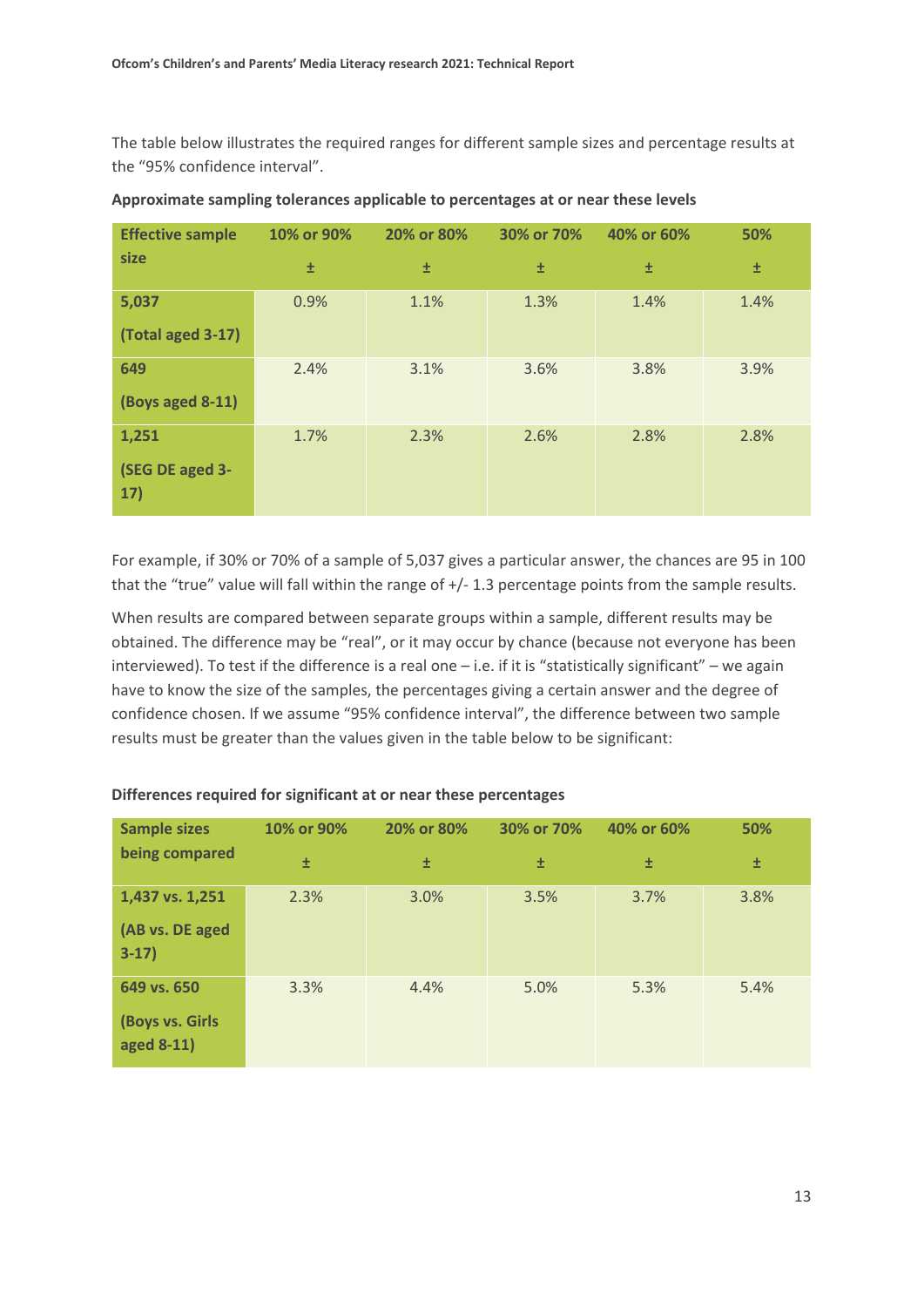# <span id="page-14-0"></span>The Children's online knowledge and understanding study (COKU)

Critical Research interviewed a sample of 2,133 children aged from 8 to 17 years old. All interviews were carried out across the UK through an online panel. In all instances the child aged 8 to 17 was recruited through their parent who had opted in to receive survey invitations from the research panel. Fieldwork was conducted from 15<sup>th</sup> November to 15<sup>th</sup> December 2021.

Overall quotas were set for gender within age, age within nation and socio-economic group for the overall sample. Within England soft quotas were set to ensure a good mix by English region

## Weighting

The data is weighted within nation to the correct profile of age and gender and urbanity, and overall to the correct SEG profile. The following table shows the initial unweighted sample and the final weighted sample profile for the final sample.

|                       | Figures are based on lnterviews achieved | <b>Interviews achieved</b> |
|-----------------------|------------------------------------------|----------------------------|
| UK children aged 8-17 | <b>Unweighted</b>                        | Weighted                   |
| <b>Boys aged 8-11</b> | 21%                                      | 20%                        |
| Girls aged 8-11       | 21%                                      | 20%                        |
| Boys aged 12-15       | 20%                                      | 20%                        |
| Girls aged 12-15      | 20%                                      | 20%                        |
| Boys aged 16-17       | 10%                                      | 10%                        |
| Girls aged 16-17      | 10%                                      | 10%                        |
| $SEG - AB$            | 31%                                      | 28%                        |
| $SEG - C1$            | 24%                                      | 25%                        |
| $SEG - C2$            | 19%                                      | 21%                        |
| $SEG - DE$            | 26%                                      | 26%                        |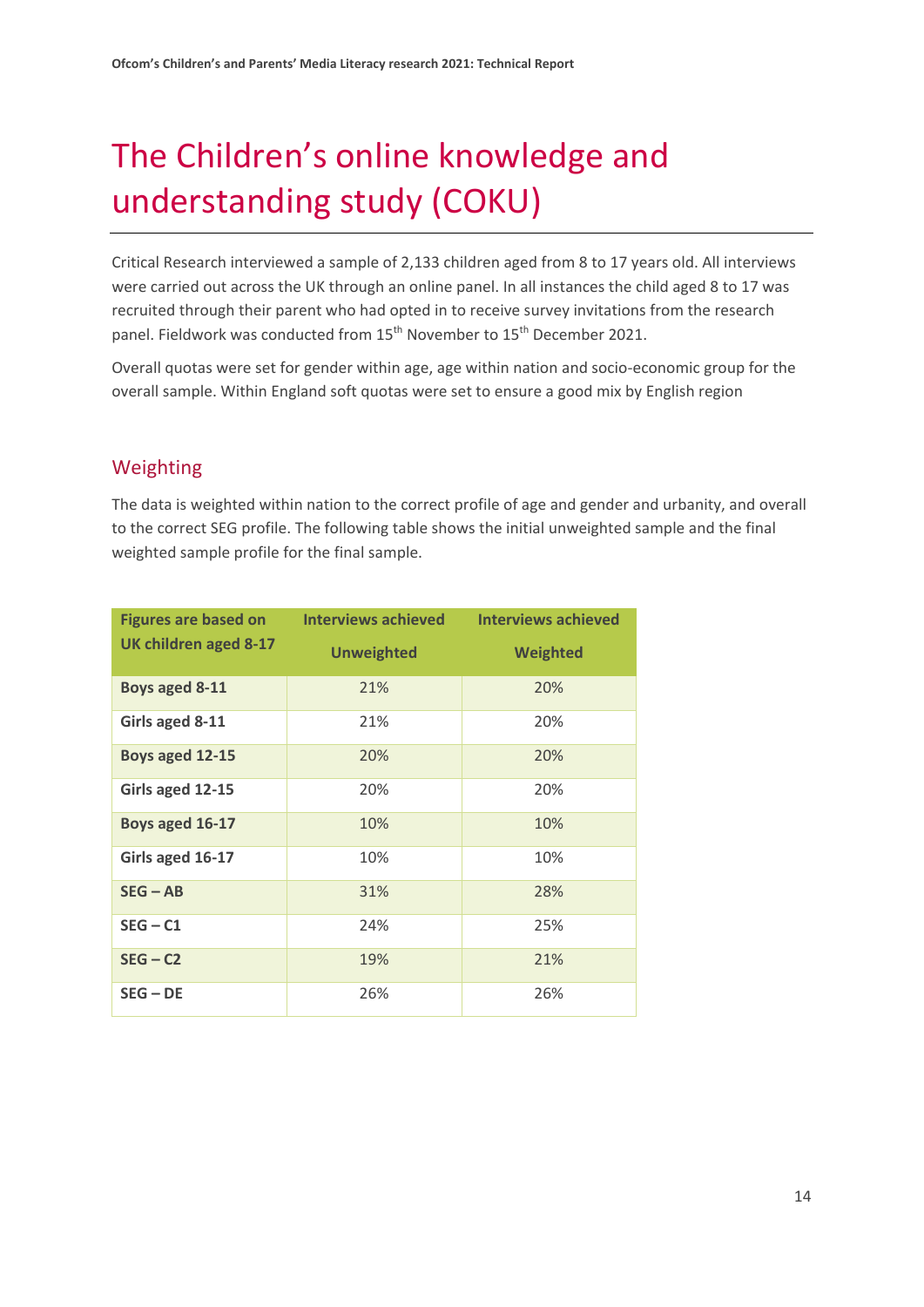## Guide to Statistical Reliability

The variation between the sample results and the "true" values (the findings that would have been obtained if everyone had been interviewed) can be predicted from the sample sizes on which the results are based, and on the number of times that a particular answer is given. The confidence with which we can make this prediction is calculated at the 95% limit for this online panel-only study in 2021. This means that the chances are 95 in 100 that the "true" values will fall within a specified range. However, as the sample is weighted, we need to use the effective sample size (ESS) rather than actual sample size to judge the accuracy of results.

The following table compares ESS and actual samples for some of the main analysis groups within the main sample.

|                             | <b>Actual</b> | <b>ESS</b> |
|-----------------------------|---------------|------------|
| <b>Total 8-17s</b>          | 2,133         | 1,741      |
| Age: 8-11                   | 888           | 701        |
| Age: 12-15                  | 840           | 660        |
| Age: 16-17                  | 405           | 385        |
| Boys aged 8-11              | 446           | 356        |
| Girls aged 8-11             | 442           | 346        |
| Boys aged 12-15             | 424           | 331        |
| Girls aged 12-15            | 416           | 330        |
| Boys aged 16-17             | 202           | 191        |
| Girls aged 16-17            | 203           | 195        |
| $SEG - AB$ (aged 8-17)      | 657           | 543        |
| SEG - C1 (aged 8-17)        | 522           | 418        |
| <b>SEG - C2 (aged 8-17)</b> | 405           | 333        |
| $SEG - DE$ (aged 8-17)      | 544           | 452        |